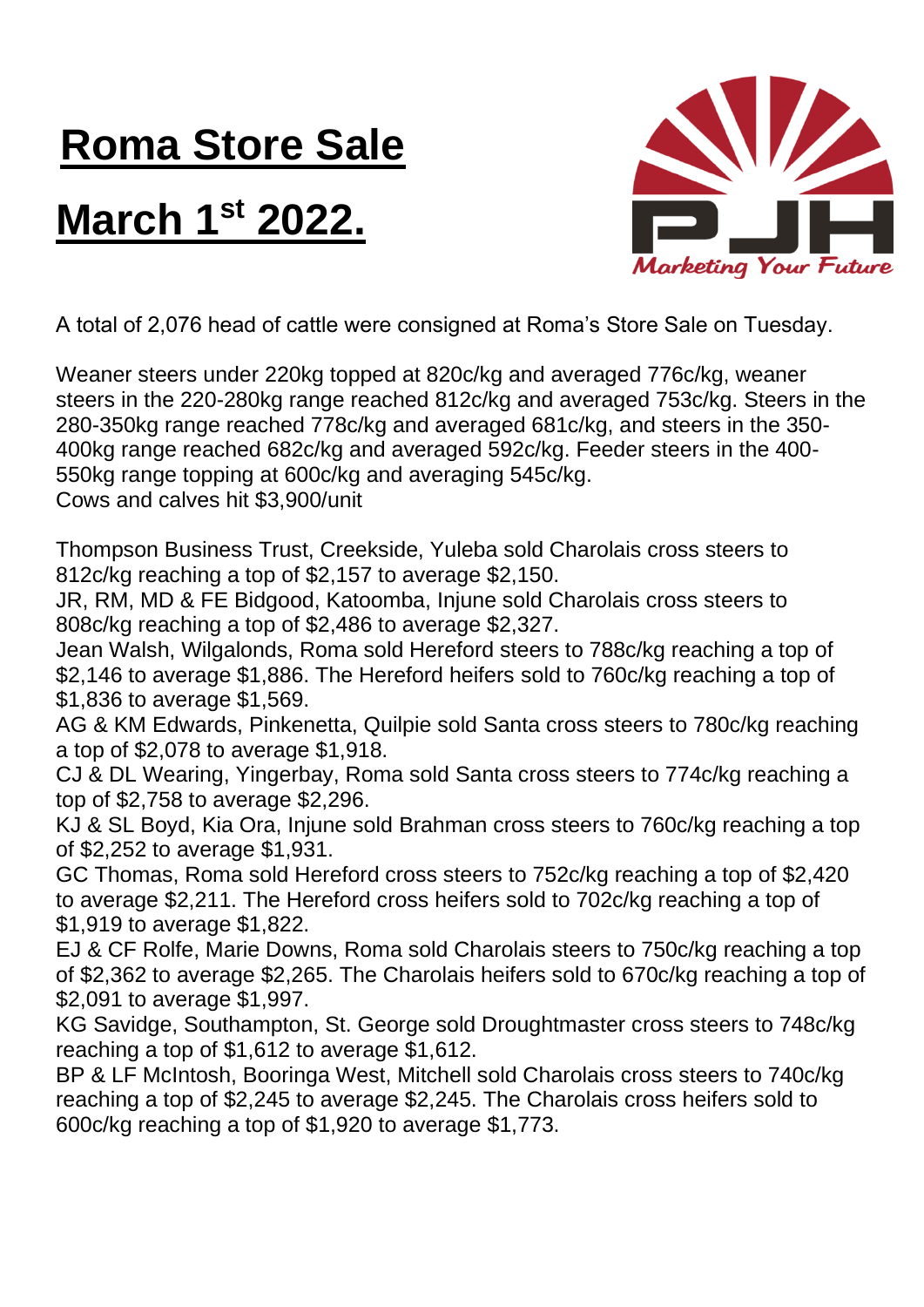Allen Family Investments, Hutton View, Injune sold Brahman cross steers to 718c/kg reaching a top of \$2,249 to average \$2,139.

T & H Grazing, Bungaloo, Yuleba sold Charolais steers to 702c/kg reaching a top of \$2,053 to average \$2,053. The Charolais heifers sold to 656c/kg reaching a top of \$1,875 to average \$1,875.

Gwenbrook Farms, Gwenbrook, Roma sold Santa cross steers to 600c/kg reaching a top of \$2,874 to average \$2,501.

RT & AJ Turner, Rangoon, Roma sold Angus cross steers to 596c/kg reaching a top of \$2,555 to average \$2,482. The Simmental cross heifers sold to 552c/kg reaching a top of \$2,043 to average \$2,029.

PJ & ME Brennan, For Far, Mitchell sold Brahman steers to 592c/kg reaching a top of \$2,508 to average \$2,175.

PJ & DM Freeman, Monclova, Surat sold Angus cross steers to 590c/kg reaching a top of \$2,770 to average \$2,657.

NH & CB Maunder, Narraweena, Wallumbilla sold Santa cross steers to 588c/kg reaching a top of \$2,493 to average \$2,468.

Nixon Pastoral Company, Wyoming, Roma sold Charolais cross steers to 540c/kg reaching a top of \$2,760 to average \$2,683.

Khyber Trading Co, Myall, Mitchell sold Angus cross steers to 530c/kg reaching a top of \$2,502 to average \$2,329.

Heifers under 220kg topped at 760c/kg and averaged 614c/kg, while heifers in the 220-280kg range topped at 730c/kg and averaged 666c/kg. Heifers in the 280- 350kg range topped at 670c/kg, averaging 562c/kg. Heifers in the 350-450kg range topped at 562c/kg, averaging 498c/kg.

CA Warrian, Blisworth, Injune sold Charolais cross heifers to 552c/kg reaching a top of \$2,251 to average \$2,090.

Keddstock PTY LTD, Gowrie Station, Charleville sold Charolais cross heifers to 580c/kg reaching a top of \$2,550 to average \$1,956. The Charolais cross cows sold to 398c/kg reaching a top of \$2,754 to average \$2,127.

Cows in the 300-400kg range reached 352c/kg and averaged 287c/kg, while cows in the 400kg-500kg range reached 450c/kg and averaged 366c/kg. Cows over 500kg topped at 418c/kg, averaging 385c/kg.

## *NEXT STORE SALE IS 8 th MARCH PJH SELL 6 th POSITION*